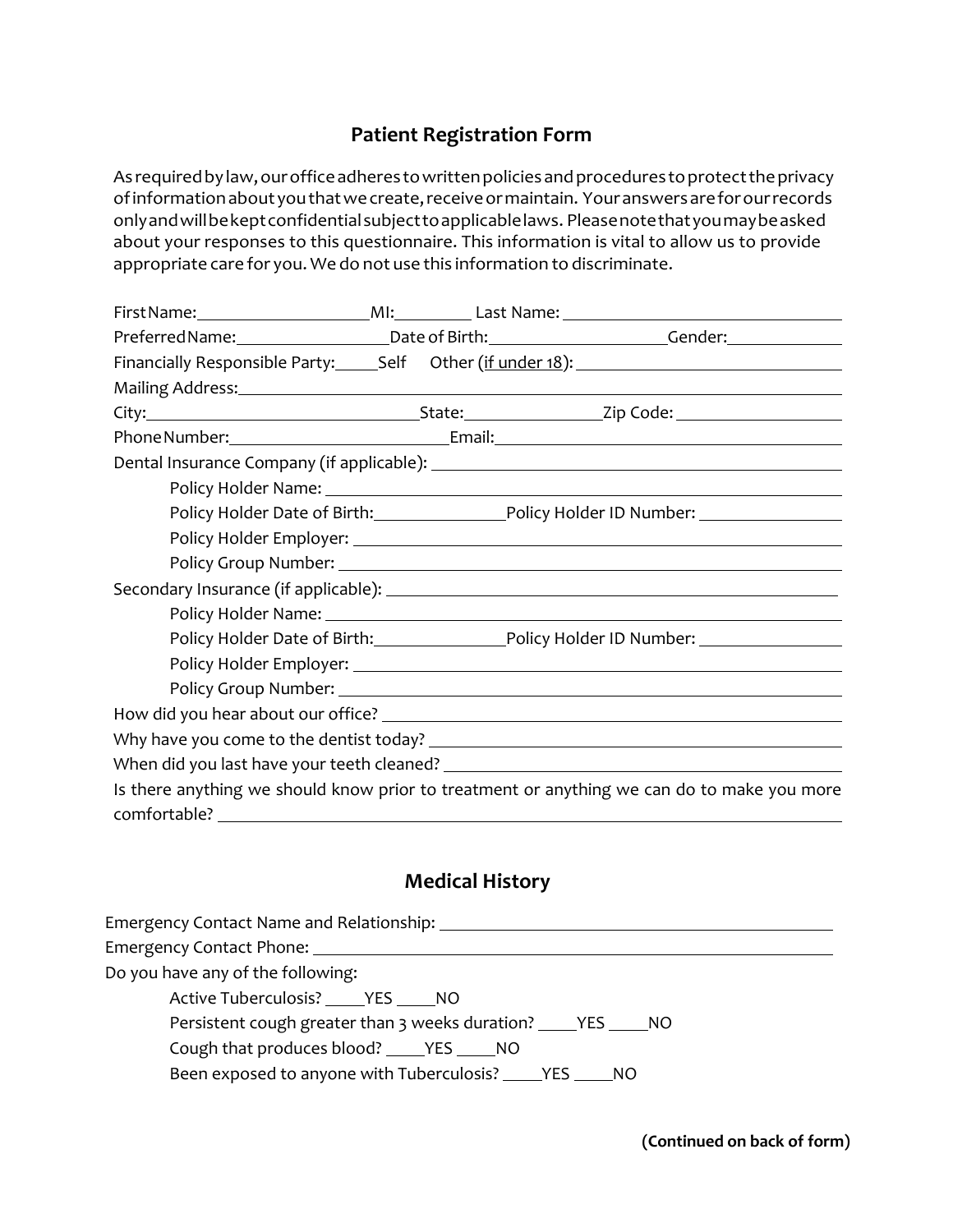|  | Are you now under the care of a Physician? | YES | NO |
|--|--------------------------------------------|-----|----|
|  |                                            |     |    |

Physician Name and Phone:

Are you in good health? YES \_\_\_\_\_ NO

Has there been any change in your general health within the past year? VES WAO If YES, please explain:

Date of last Physical Exam (if known): <u>equal that the contract of the set of the contract of the contract of the contract of the contract of the contract of the contract of the contract of the contract of the contract of </u>

Have you had a serious illness, operation or been hospitalized in the last 5 years? YES 100 If YES, please explain:

Please list any prescriptions or over-the-counter medicines you currently take (including vitamins, herbs, supplements):

Do you wear contact lenses? \_\_\_\_\_ YES \_\_\_\_\_ NO Have you had any orthopedic total joint (hip, knee, elbow, finger) replacement? \_\_\_\_YES \_\_\_\_NO If so, date? Any complications?

Are you taking or scheduled to begin taking alendronate (Fosamax), risedronate (Actonel) or denosumab (Prolia) for osteoporosis or Paget's disease? \_\_\_\_\_ YES \_\_\_\_\_ NO

Have you been treated with (or plan to be treated with) IV bisphosphonates (Aredia or Zomeda) for bone pain, hypercalcemia, or skeletal complications resulting from Paget's disease, multiple myeloma, or metastatic cancer? VES \_\_\_\_ NO

Do you use controlled substances? \_\_\_\_\_ YES \_\_\_\_\_ NO

Do you use tobacco (smoking, snuff, chew), e-cigarettes or vaping products? VES WO If yes, please specify:

Are you interested in quitting? \_\_\_\_\_ YES \_\_\_\_\_ MAYBE \_\_\_\_\_ NO

## **WOMEN ONLY:**

 $\overline{a}$ 

Are you pregnant? YES NO If YES, number of weeks: Are you taking birth control pills or hormone replacements? \_\_\_\_\_ YES \_\_\_\_\_ NO Are you nursing? YES NO

## **PLEASE INDICATE IF YOU ARE ALLERGIC OR HAVE HAD A REACTION TO ANY OF THE FOLLOWING:**

| <b>Local Anesthetics</b>                   | Latex                         |
|--------------------------------------------|-------------------------------|
| $\_$ Aspirin                               | Iodine                        |
| Penicillin or other Antibiotics            | -Bay fever/seasonal allergies |
| (specify): __________________________      | Animals                       |
| _Barbiturates, sedatives or sleeping pills | Food                          |
| __Sulfa drugs                              | Other:                        |
| _Codeine or other narcotics                |                               |

Metals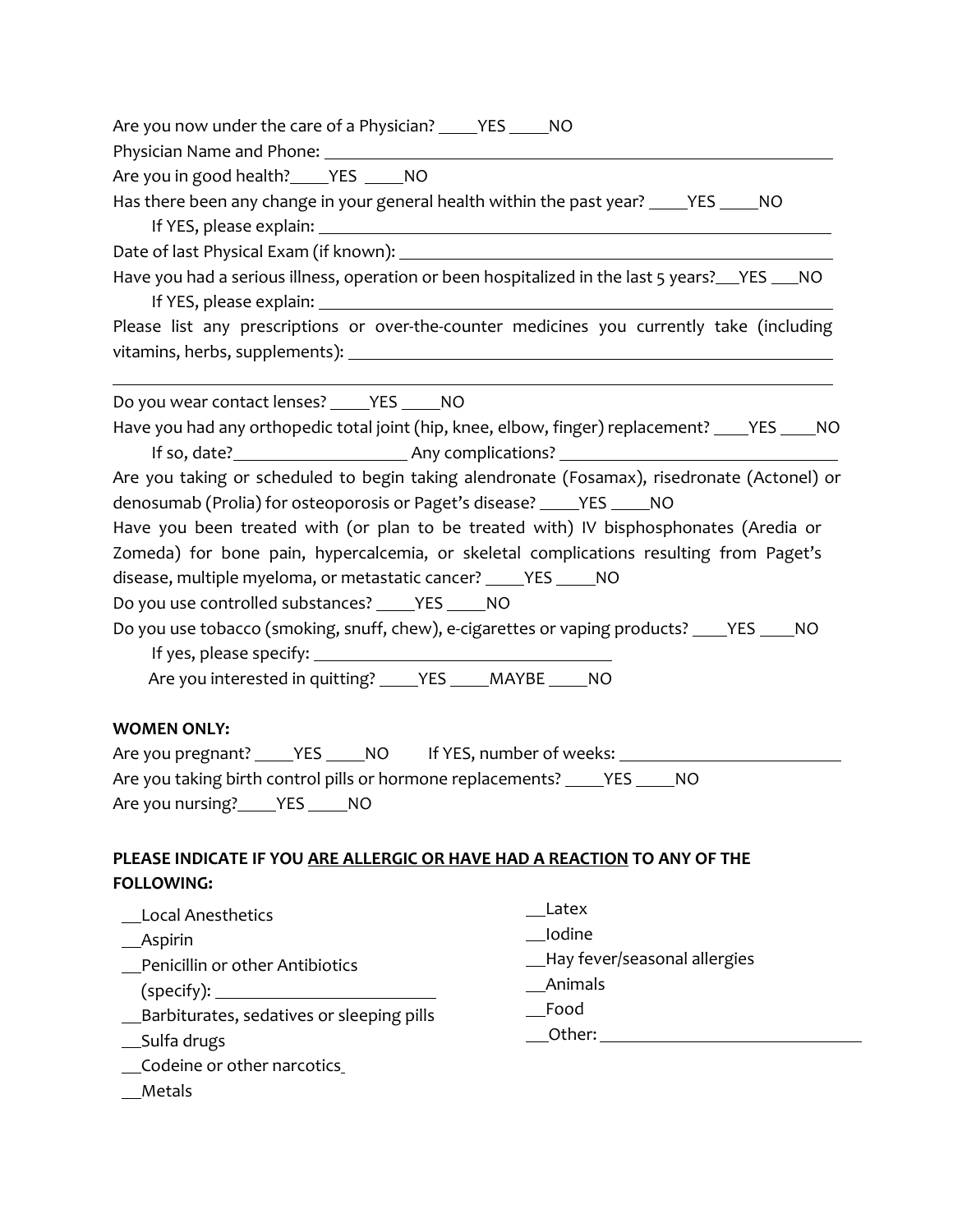#### **PLEASE INDICATE IF YOU HAVE OR HAVE HAD ANY OF THE FOLLOWING HEART PROBLEMS:**

- Artificial (prosthetic) heart valve
- Previous infective endocarditis
- Damaged valves in transplanted heart
- Congenital heart disease (CHD)
- Unrepaired, cyanotic CHD
- Defect repaired in the last six months
- \_Repaired CHD with residual defects

## **PLEASE INDICATE IF YOU HAVE OR HAVE HAD ANY OF THE FOLLOWING CONDITIONS:**

 Cardiovascular disease Angina Arteriosclerosis Congestive heart failure Damaged heart valves Heart attack Heart murmur Low blood pressure High blood pressure Other congenital defects Mitral valve prolapse Pacemaker Rheumatic fever Rheumatic heart disease Abnormal bleeding Anemia Blood transfusion (date: 1) Hemophilia AIDS or HIV Arthritis Autoimmune disease Rheumatoid arthritis SLE (Lupus) Asthma Bronchitis Emphysema Sinus trouble Tuberculosis Cancer, Chemotherapy or Radiation treatment Chest pain upon exertion \_\_Chronic pain Diabetes type I or II \_\_Eating disorder Malnutrition Gastrointestinal disease G.E. reflux or persistent heartburn Thyroid problems Stroke Glaucoma Hepatitis, jaundice or liver disease Specify: \_\_\_\_\_ Epilepsy Fainting spells or seizures Neurological disorders Specify: Sleep disorders Mental health disorders Specify: Recurrent infections Specify: Kidney problems \_Night sweats Osteoporosis Persistent swollen glands in neck Severe headaches or migraines Severe/rapid weight loss **Sexually transmitted**  disease Excessive urination

Do you have any disease, condition or problem not listed above that you think we should know about? YES NO

If YES, please explain:

 $\overline{a}$